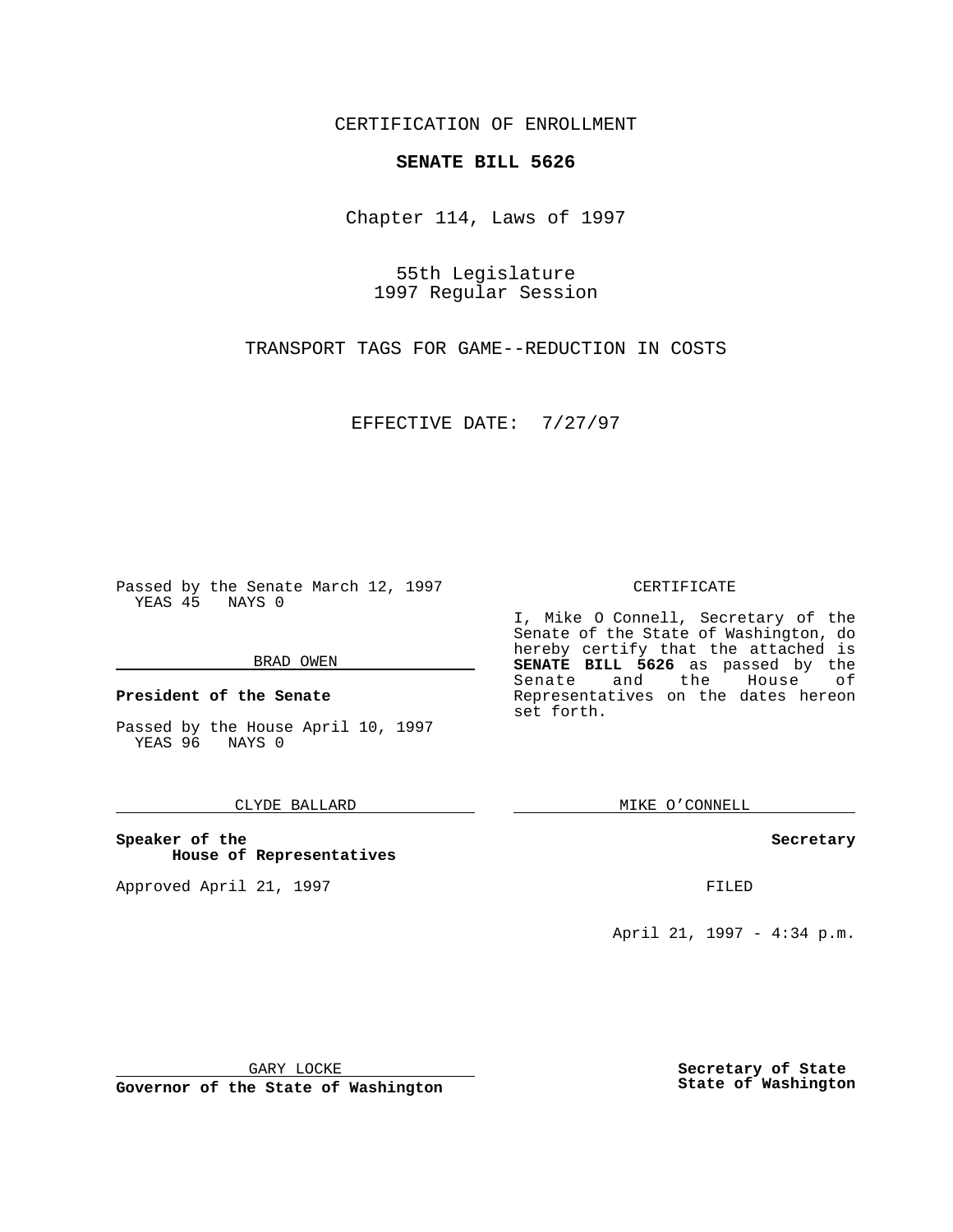# **SENATE BILL 5626** \_\_\_\_\_\_\_\_\_\_\_\_\_\_\_\_\_\_\_\_\_\_\_\_\_\_\_\_\_\_\_\_\_\_\_\_\_\_\_\_\_\_\_\_\_\_\_

\_\_\_\_\_\_\_\_\_\_\_\_\_\_\_\_\_\_\_\_\_\_\_\_\_\_\_\_\_\_\_\_\_\_\_\_\_\_\_\_\_\_\_\_\_\_\_

Passed Legislature - 1997 Regular Session

### **State of Washington 55th Legislature 1997 Regular Session**

**By** Senators Morton, Hargrove, Swecker, Hochstatter, Stevens, Schow, Strannigan and Anderson

Read first time 02/04/97. Referred to Committee on Natural Resources & Parks.

1 AN ACT Relating to transport tags for game; and amending RCW 2 77.32.320 and 77.32.340.

3 BE IT ENACTED BY THE LEGISLATURE OF THE STATE OF WASHINGTON:

4 **Sec. 1.** RCW 77.32.320 and 1990 c 84 s 4 are each amended to read 5 as follows:

 (1) In addition to a basic hunting license, a separate transport 7 tag is required to hunt deer, elk, black bear, cougar, sheep, mountain goat, moose, or wild turkey. However, a transport tag may not be required to hunt black bear or cougar when, under conditions set out 10 under RCW 77.32.340, the commission determines that for the purposes of achieving harvest management goals for black bear or cougar, that transport tags shall be available at no cost.

13 (2) A transport tag may only be obtained subsequent to the purchase 14 of a valid hunting license and must have permanently affixed to it the 15 hunting license number.

16 (3) Persons who kill deer, elk, bear, cougar, mountain goat, sheep, 17 moose, or wild turkey shall immediately validate and attach their own 18 transport tag to the carcass as provided by rule of the director.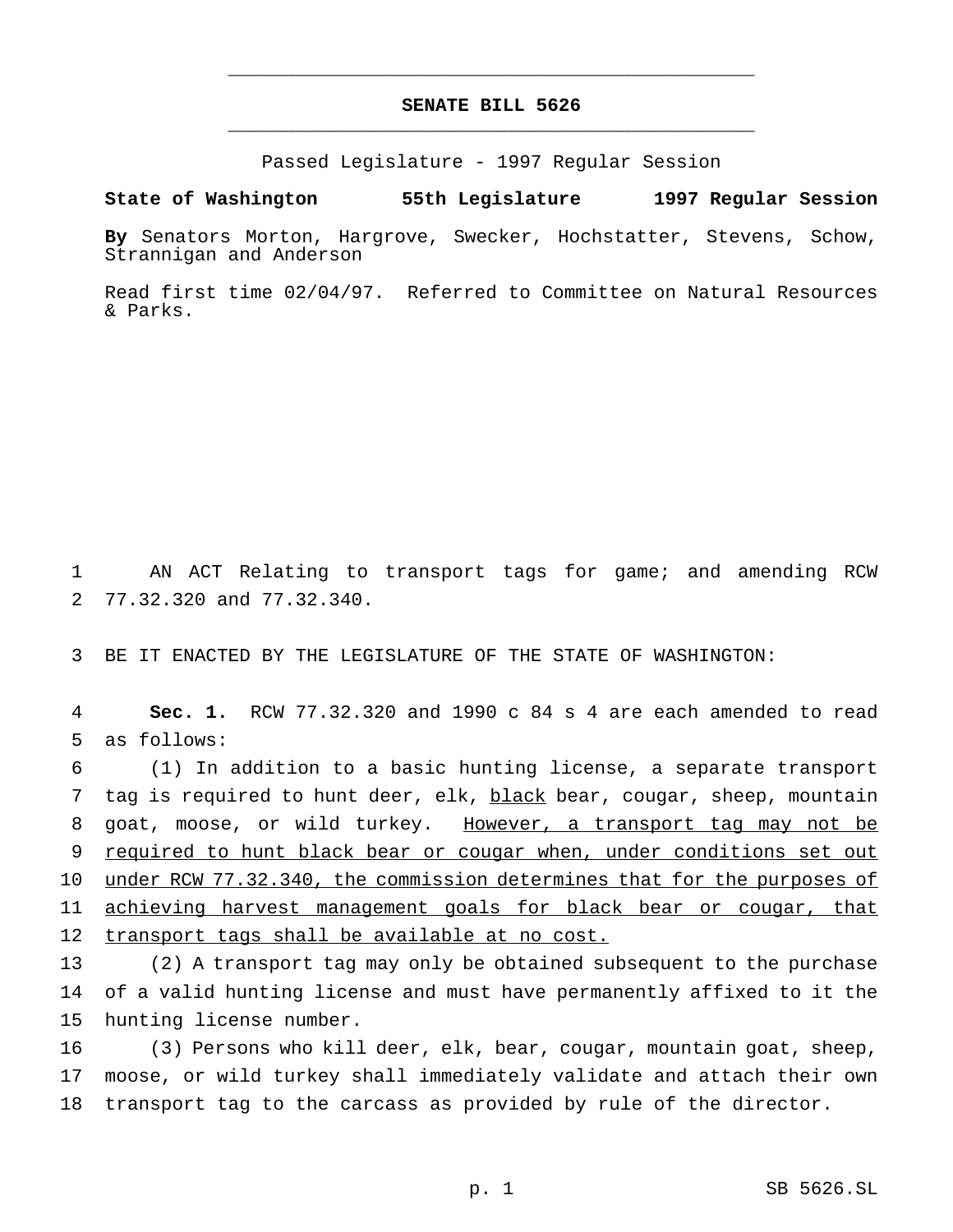(4) Transport tags required by this section expire on March 31st following the date of issuance.

 **Sec. 2.** RCW 77.32.340 and 1991 sp.s. c 7 s 8 are each amended to read as follows:

Fees for transport tags shall be as follows:

 (1) The fee for a resident deer tag is eighteen dollars. The fee for a nonresident deer tag is sixty dollars.

 (2) The fee for a resident elk tag is twenty-four dollars. The fee for a nonresident elk tag is one hundred twenty dollars.

10 (3) The fee for a resident <u>and nonresident</u> bear tag ((<del>is</del>)) shall be 11 established by the commission in an amount not to exceed eighteen 12 dollars((- The fee for a nonresident bear tag is)) and one hundred 13 eighty dollars, respectively. Should the commission choose to make 14 black bear transport tags available at no cost, then the commission may determine that for purposes of achieving species harvest management 16 goals that a transport tag is not required to hunt black bear.

17 (4) The fee for a resident and nonresident cougar tag  $((i\text{fs}))$  shall 18 be established by the commission in an amount not to exceed twenty-four 19 dollars((. The fee for a nonresident cougar tag is)) and three hundred 20 sixty dollars, respectively. Should the commission choose to make 21 cougar transport tags available at no cost, then the commission may 22 determine that for purposes of achieving species harvest management 23 goals that a transport tag is not required to hunt cougar.

 (5) The fee for a mountain goat tag is sixty dollars for residents and one hundred eighty dollars for nonresidents. The fee shall be paid at the time of application. Applicants who are not selected for a mountain goat special season permit shall receive a refund of this fee, less five dollars.

 (6) The fee for a sheep tag is ninety dollars for residents and three hundred sixty dollars for nonresidents and shall be paid at the time of application. Applicants who are not selected for a sheep special season permit shall receive a refund of this fee, less five dollars.

 (7) The fee for a moose tag is one hundred eighty dollars for residents and three hundred sixty dollars for nonresidents and shall be paid at the time of application. Applicants who are not selected for a moose special season permit shall receive a refund of this fee, less five dollars.